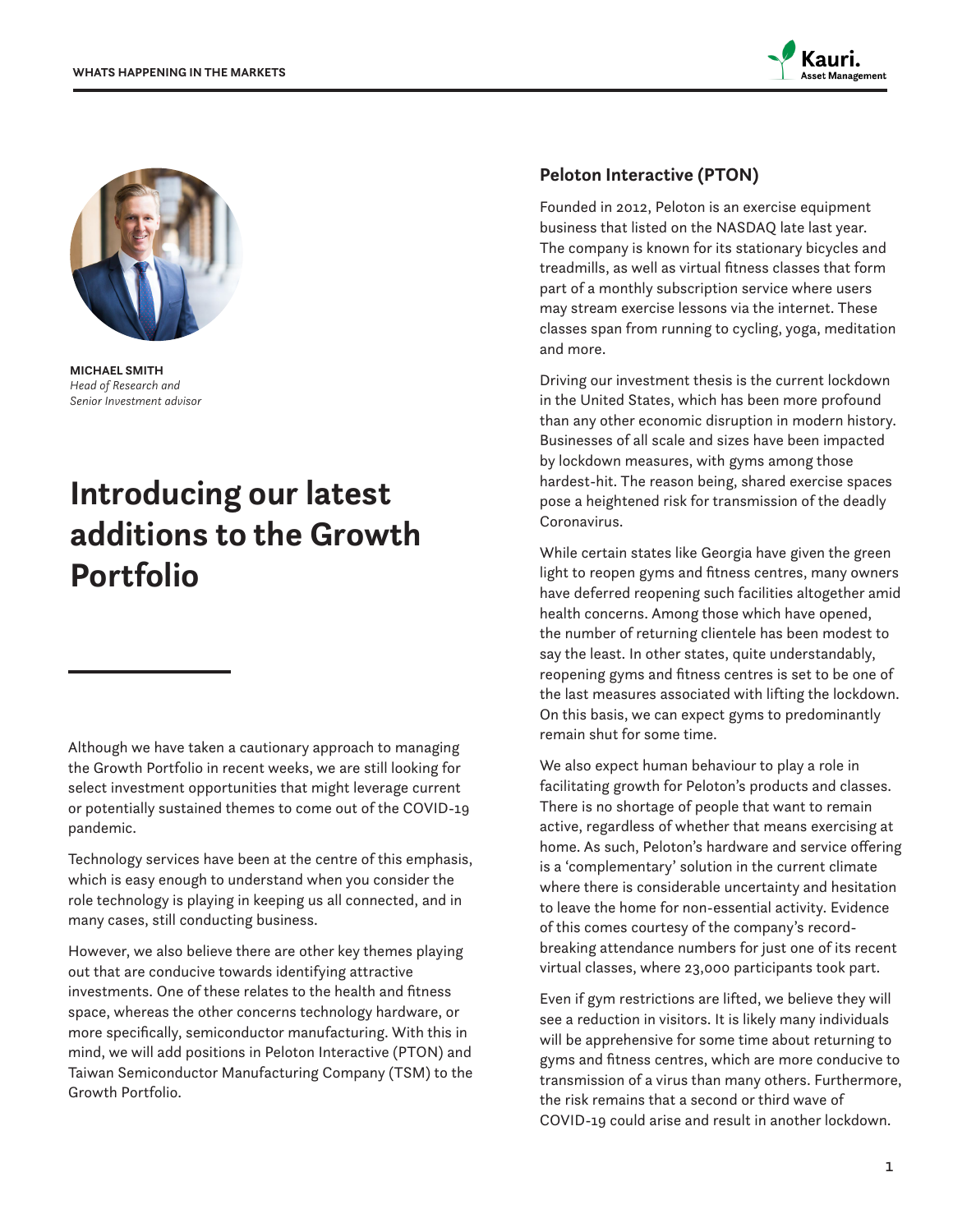

Apart from its multi-revenue generating business model, and the current societal and behavioural trends that lend themselves to prospective sales growth, there are also other catalysts for Peloton stock. One of these is scale, with the exercise equipment business now boasting more than 2 million members across the world. On this point, the company is still in the early stages of its overseas expansion, which will provide further sales upside and ultimately help diversify the company's exposure to different socio-demographic trends.

In addition, the company's premium positioning has barely deterred customers. While its bikes are selling for US\$2,245 each, and treadmills sell for US\$4,295 each, demand has soared. Such is the demand for the company's products, delivery wait times have ballooned to 7 weeks. Assuming the company can iron out this bottleneck via operational efficiencies, there is sure to be even more underlying demand that bodes well for further scale to be leveraged.

Above all that, with the bundling and integration of subscription classes providing Peloton a recurring revenue stream that facilitates high incremental margins, Peloton has created its own competitive moat of sorts. The clearest indicator of this is the company's loyal retention rates exceeding 90%, suggesting this is only just the beginning.

#### **Taiwan Semiconductor Manufacturing Company (TSM)**

Not only the world's first dedicated semiconductor foundry, but today the largest one as well, Taiwan Semiconductor Manufacturing Company (TSMC) is an industry leader specialising in producing chips and processors on behalf of other companies. The dual-listed business boasts a long list of high profile technology customers on its books, a feat that has allowed it to post significant growth over the last decade and herald a new era for the company.

In its most-recent quarterly results, TSMC almost doubled its net profit to US\$3.89 billion on the back of a surge in sales for processing chips with faster capacity. The result, which exceeded market forecasts, confirmed the company's fastest growth in almost 10 years.

While TSMC has moderated its outlook for the second half of the year, it still anticipates that revenue will grow on a "mid-to-high teen" percentage basis. Any negative impact is expected to be temporary, and even then, these numbers are reflective of a downturn, which gives us confidence in the long run coming out the other side once demand for consumer electronics picks up.

Sparking this could be the deployment and adoption of 5G technology, which is set to act as a tailwind for the business, just as an increased dependence on AI applications could do likewise.

A major win for the company that will underpin medium-term sales growth is news that TSMC look set to be an integral partner with Apple to build the next generation of chips used in Mac computers. While Apple is already a customer of the company, a foray into the Mac segment could represent the next stage of a lucrative relationship.

The next-generation of Mac computers are expected to include vast improvements in speed and an increase in the sheer number of processing 'core' units used compared with existing models, as well as the iPhone and iPad. Furthermore, dislodging Intel as incumbent manufacturer would be a significant milestone for the company.

Another drawcard associated with the stock is the company's business model. As an outsourced producer, TSMC is leveraged to a diverse line of revenue regardless of which chip designer edges out the competition to feature in the latest consumer devices. Holding more than 50% market share in a rapidly expanding market, the company has a commanding position and reputation. What's more, its manufacturing expertise has come to the fore in recent times, allowing TSMC to develop the first 7nm chip last year. If the company can retain competitive advantages like this, we anticipate further growth in the company's share price over the long-term.

### **Adopting a covered call strategy**

Amid the current risk-off climate, we intend to employ covered calls as part of what is considered a relatively low risk strategy that may help generate income for the portfolio.

This involves us selling call options against the positions we've added. In turn, we collect the option premium paid to us by the option buyer, providing a guaranteed income stream. If the price of the underlying shares were to rise, and the buyer were to exercise the option we have sold them, we would be required to sell the corresponding shares at the designated strike price.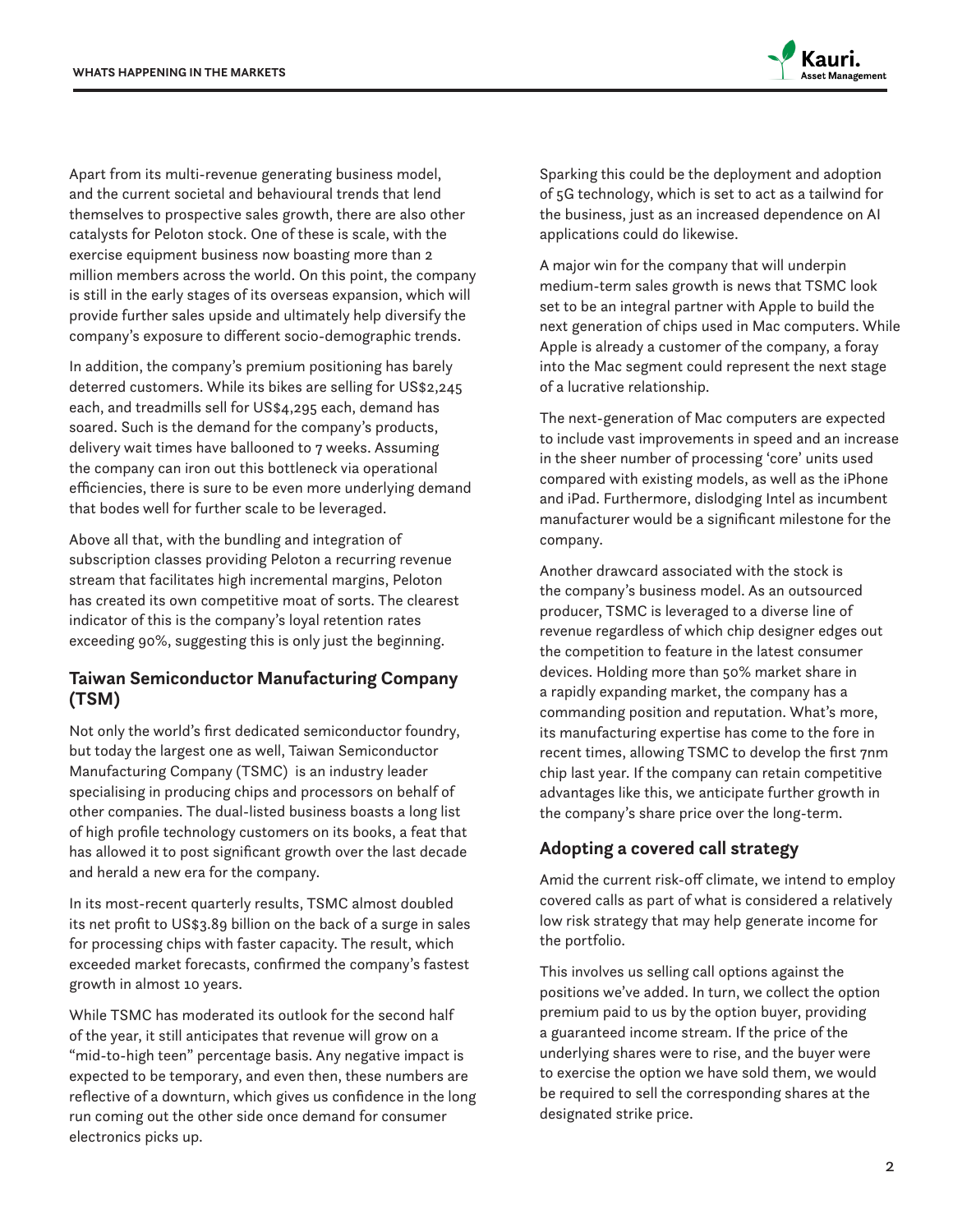

However, we anticipate near-term market volatility may potentially cap any significant advance in share prices in the short term. If this transpires as expected, and the stocks remain below their respective strike prices, this strategy would allow us to retain the shares and see our bullish outlook play out for the companies across the mid-to-long-term.

For more information please don't hesitate to get in touch

**Kauri Asset Management**

**P:** 02 8379 1868

**E:** info@kauriam.com.au

**W:** www.kauriam.com.au